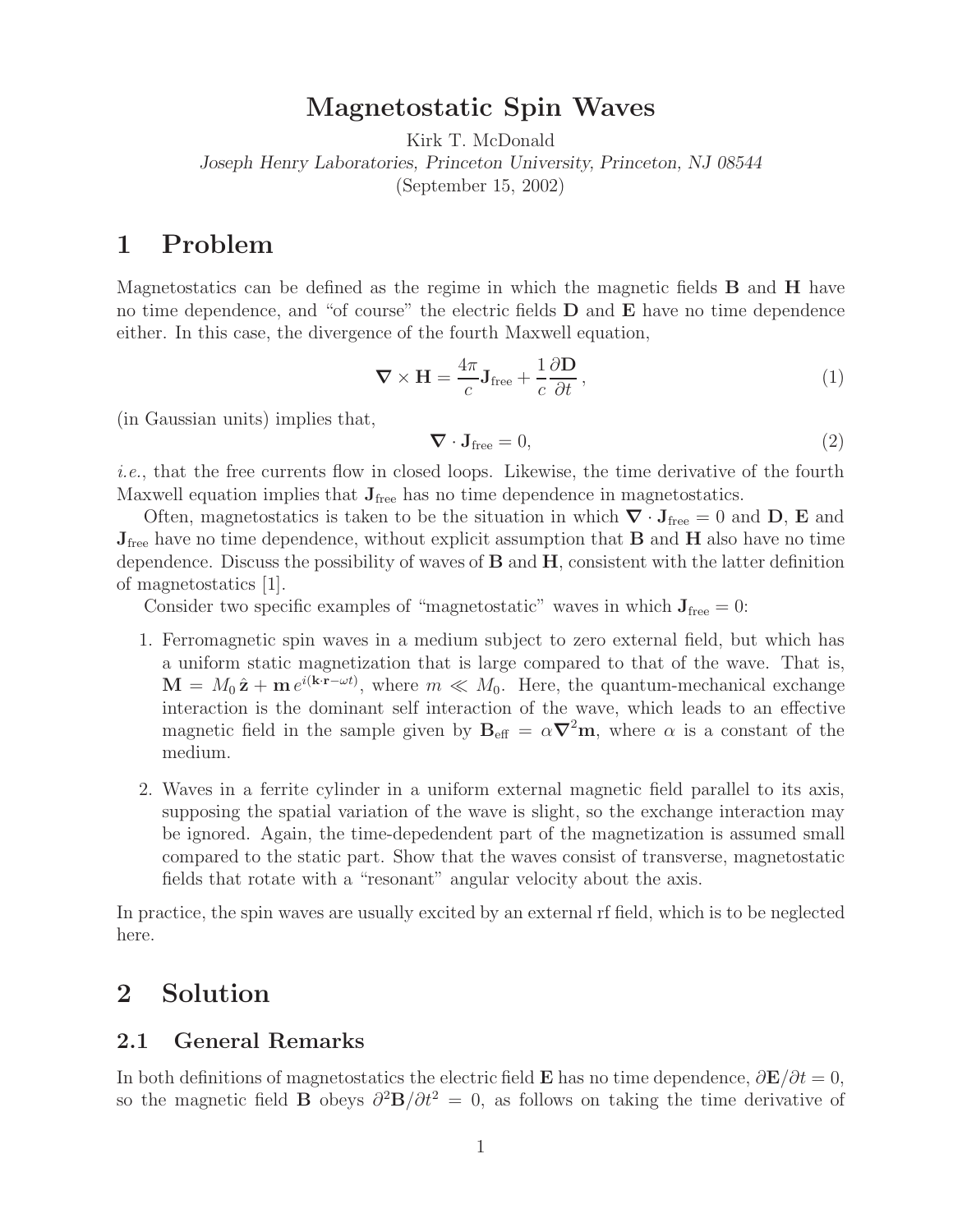Faraday's law,

$$
\nabla \times \mathbf{E} = -\frac{1}{c} \frac{\partial \mathbf{B}}{\partial t}
$$
 (3)

(in Gaussian units). In principle, this is consistent with a magnetic field that varies linearly with time,  $\mathbf{B}(\mathbf{r},t) = \mathbf{B}_0(\mathbf{r}) + \mathbf{B}_1(\mathbf{r})t$ . However, this leads to arbitrarily large magnetic fields at early and late times, and is excluded on physical grounds. Hence, any magnetic field **B** that coexists with only static electric fields is also static.

There remains the possibility of a "magnetostatic wave" in a magnetic medium that involves the magnetic field  $\mathbf{H}_{wave}$  and magnetization density  $\mathbf{M}_{wave}$  that are related by,

$$
0 = \mathbf{B}_{\text{wave}} = \mathbf{H}_{\text{wave}} + 4\pi \mathbf{M}_{\text{wave}}.\tag{4}
$$

If there are no free currents in the medium, and any electric field is static, then the fourth Maxwell equation is simply,

$$
\nabla \times \mathbf{H} = 0,\tag{5}
$$

which defines a subset of magnetostatic phenomena.

### **2.2 Ferromagnetic Spin Waves**

Consider a ferromagnetic material that consists of a single macroscopic domain with magnetization density  $\mathbf{M} = M_0 \hat{\mathbf{z}} + \mathbf{m}(\mathbf{r}, t)$ , where  $M_0$  is constant and  $m \ll M_0$ . We suppose there are no external electromagnetic fields. Associated with the magnetization density **M** are magnetic fields **B** and **H** whose values depend on the geometry of the sample. We suppose that the weak time-dependent magnetic fields due to **m** lead to even weaker time-dependent electric fields, such that the situation is essentially magnetostatic. The consistency of this assumption will be confirmed at the end of the analysis.

The ferromagnetism is due to electron spins, whose dominant interaction is the quantum mechanical exchange interaction, in the absence of external fields. For a weak perturbation **m** of the magnetization, the exchange interaction preserves the magnitude of the magnetization, so its time evolution has the form of a precession [2],

$$
\frac{d\mathbf{M}}{dt} = \mathbf{\Omega} \times \mathbf{M}.\tag{6}
$$

As this is the same form as the precession of a magnetic moment in an external magnetic field [3], the precession vector  $\Omega$  is often written as a gyromagnetic factor  $\Gamma = e/2m_ec \approx 10^7$ Hz/gauss times an effective magnetic field  $\mathbf{B}_{\text{eff}}$  (or  $\mathbf{H}_{\text{eff}}$ ). Here,  $e > 0$  and  $m_e$  are the charge and mass of the electron, and  $c$  is the speed of light. For a weak perturbation in an isotropic medium [2],

$$
\mathbf{B}_{\text{eff}} = \alpha \nabla^2 \mathbf{m},\tag{7}
$$

where  $\alpha$  is a constant of the medium.

Then, the equation of motion of the magnetization **m** is,

$$
\frac{d\mathbf{m}}{dt} = \alpha \nabla^2 \mathbf{m} \times \mathbf{M}.\tag{8}
$$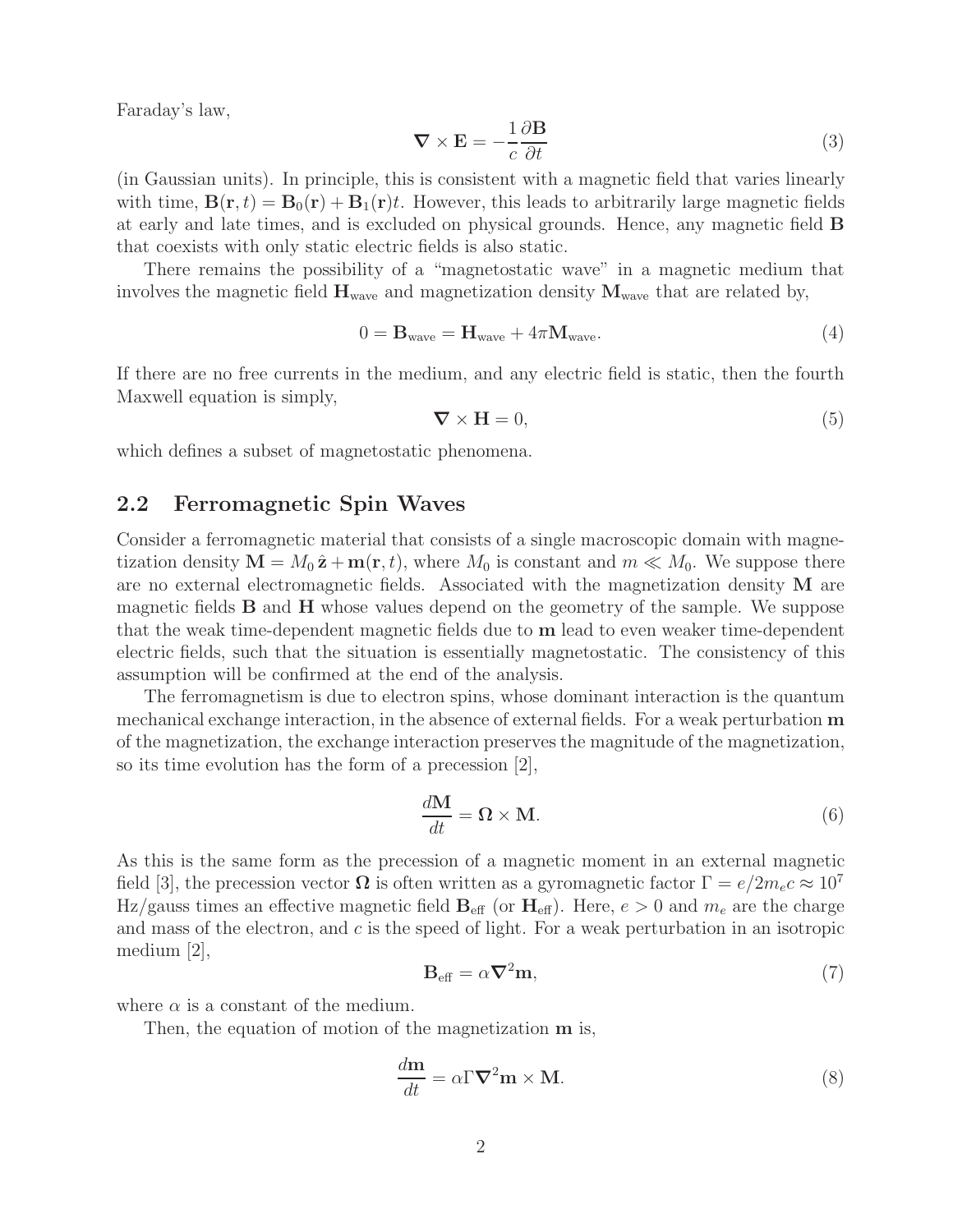For a plane-wave perturbation, whose phase factor is  $e^{i(k \cdot \mathbf{r} - \omega t)}$ , the equation of motion (8) becomes,

$$
i\,\omega\,\mathbf{m} = \alpha\Gamma k^2\,\mathbf{m} \times M_0\,\hat{\mathbf{z}}.\tag{9}
$$

This is satisfied by a circularly polarized wave,

$$
\mathbf{m} = m\left(\hat{\mathbf{x}} + i\,\hat{\mathbf{y}}\right)e^{i(\mathbf{k}\cdot\mathbf{r}-\omega t)},\tag{10}
$$

that obeys the quadratic dispersion relation [4],

$$
\omega = \alpha \Gamma M_0 k^2,\tag{11}
$$

which implies that  $\omega \ll ck$  in physical materials, where c is the speed of light. Hence, the electric fields are much smaller than the magnetic fields associated with the time-dependent magnetization **m**, so that  $\nabla \times \mathbf{H} = 0$  to a good approximation, and we may use the term "magnetostatic" to describe the waves. These waves of magnetization are, however, better termed "spin waves", whose quanta are called "magnons".

#### **2.3 Rotating Magnetostatic Modes in a Ferrite Cylinder**

In the magnetostatic approximation the fields **B** and **H** obey,

$$
\nabla \cdot \mathbf{B} = \nabla \cdot (\mathbf{H} + 4\pi \mathbf{M}) = 0, \qquad \nabla \times \mathbf{H} = 0,
$$
\n(12)

where the field **B** but not **H** and **M** must be static (or at least so slowly varying in time that the resulting electric field is small compared to **B**). We first consider a ferrite of arbitrary shape of characteristic length a in a uniform external magnetic field  $\mathbf{B}_{ext} = \mathbf{H}_{ext} = H_0 \hat{\mathbf{z}}$ . We suppose that this field is strong enough to induce a uniform magnetization  $M_0 \hat{z}$  throughout the sample.

For waves with weak spatial dependence as we shall assume, the exchange interaction is negligible, since it varies as the second spatial derivative of **M**. Then, the spins interact primarily with the local magnetic field **B** according to,

$$
\frac{d\mathbf{M}}{dt} = \Gamma \mathbf{B} \times \mathbf{M} = \Gamma \mathbf{H} \times \mathbf{M}.
$$
 (13)

We consider a perturbation **m** to the magnetization that has frequency  $\omega$  and wavelength large compared to the size of the the sample. Then, the total magnetization can be written as,

$$
\mathbf{M} = M_0 \,\hat{\mathbf{z}} + \mathbf{m} \, e^{-i\omega t},\tag{14}
$$

where  $m \ll M_0$ . Similarly, we write the magnetic field inside the sample as,

$$
\mathbf{B} = B_z \hat{\mathbf{z}} + \mathbf{b} e^{-i\omega t}, \qquad \mathbf{H} = H_z \hat{\mathbf{z}} + \mathbf{h} e^{-i\omega t}, \tag{15}
$$

where  $B_z = H_z + 4\pi M_0$  and  $H_z = H_0 - 4\pi N_z M_0$  are the sums of the external field and that due to the uniform magnetization  $M_0 \hat{z}$ , and so are also uniform for spheroidal (and cylindrical) samples whose axis is the z axis [5]. The "demagnetization" factor  $N_z$  varies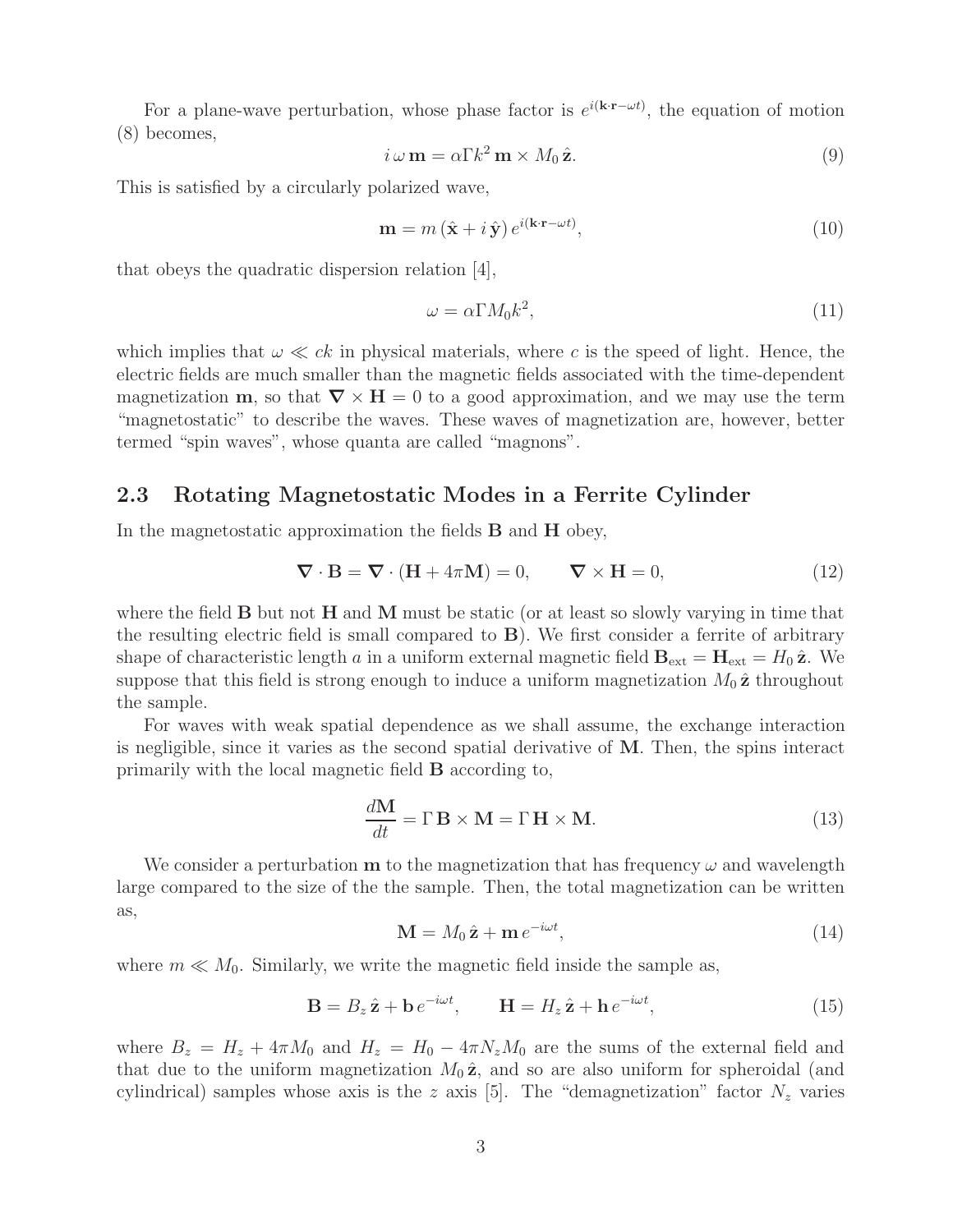between 1 for a disk and 0 for a cylinder. The perturbation **m** exists only inside the sample, but the corresponding perturbations **b** and **h** exist outside the sample as well.

Inserting eqs. (14) and (15) in the equation of motion (13), we keep only the first-order terms to find,

$$
-i\,\omega\,\mathbf{m}=\Gamma\,\hat{\mathbf{z}}\times(M_0\,\mathbf{h}-H_z\,\mathbf{m}),\tag{16}
$$

whose components are,

$$
m_x = i\frac{\Gamma}{\omega}(M_0 h_y - H_z m_y),
$$
  
\n
$$
m_y = -i\frac{\Gamma}{\omega}(M_0, h_x - H_z m_x),
$$
  
\n
$$
m_z = 0.
$$
\n(17)

(18)

We solve for **m** in terms of **h** as,

$$
m_x = \alpha h_x - i\beta h_y, \n m_y = i\beta h_x + \alpha h_y,
$$
\n(19)

where,

$$
\alpha = \frac{\Gamma^2 H_z M_0}{\Gamma^2 H_z^2 - \omega^2}, \qquad \beta = \frac{\Gamma M_0 \omega}{\Gamma^2 H_z^2 - \omega^2}.
$$
\n(20)

For later use, we note that in cylindrical coordinates,  $(r, \theta, z)$ , eq. (19) becomes,

$$
m_r = \alpha h_r - i\beta h_\theta,
$$
  
\n
$$
m_\theta = i\beta h_r + \alpha h_\theta.
$$
\n(21)

As we are working in the magnetostatic limit (12), we also have that,

$$
\nabla \cdot \mathbf{b} = \nabla \cdot (\mathbf{h} + 4\pi \mathbf{m}) = 0, \qquad \nabla \times \mathbf{h} = 0.
$$
 (22)

Hence, the perturbation **h** can be derived from a scalar potential,

$$
\mathbf{h} = -\nabla \phi,\tag{23}
$$

and so,

$$
\nabla^2 \phi = 4\pi \nabla \cdot \mathbf{m}.\tag{24}
$$

Outside the sample the potential obeys Laplace's equation,

$$
\nabla^2 \phi = 0 \qquad \text{(outside)},\tag{25}
$$

while inside the sample we find, using eq. (19),

$$
(1 + 4\pi\alpha) \left(\frac{\partial^2 \phi}{\partial x^2} + \frac{\partial^2 \phi}{\partial y^2}\right) + \frac{\partial^2 \phi}{\partial z^2} = 0 \quad \text{(inside)}.
$$
 (26)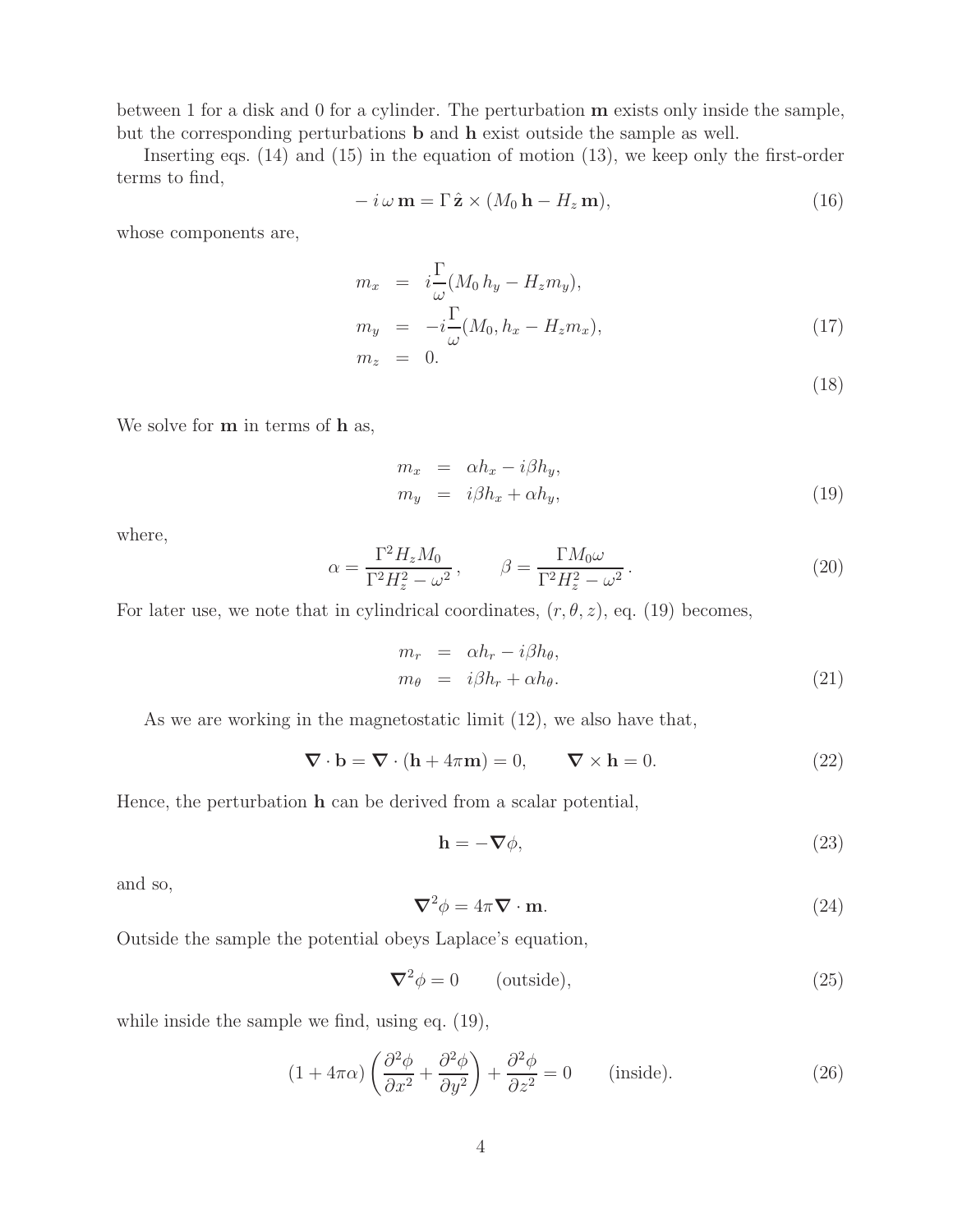The case of an oblate or prolate spheroid with axis along the external field has been solved with great virtuosity by Walker [6], following the realization that higher-order modes deserved discussion [7]. Here, we content ourselves with the much simpler case of a long cylinder whose axis is along the external field, for which the lowest-order spatial mode was first discussed by Kittel [8]. We consider only the case of waves with no spatial dependence along the axis of the cylinder.

With these restrictions, both eqs. (25) and (26) reduce to Laplace's equation in two dimensions. We can now work in a cylindrical coordinate system  $(r, \theta, z)$ , where appropriate 2-D solutions to Laplace's equation have the form,

$$
\phi(r < a, \theta) = \sum \frac{r^n}{a^n} (A_n e^{in\theta} + B_n e^{-in\theta}),\tag{27}
$$

$$
\phi(r > a, \theta) = \sum \frac{a^n}{r^n} (A_n e^{in\theta} + B_n e^{-in\theta}), \qquad (28)
$$

which is finite at  $r = 0$  and  $\infty$ , has period  $2\pi$  in  $\theta$ , and is continuous at the boundary  $r = a$ .

The boundary conditions at  $r = a$  in the magnetostatic limit (22) are that  $b_r$  and  $h_{\theta}$ are continuous. The latter condition is already satisfied, since  $h_{\theta} = -(1/r) \partial \phi / \partial \theta$ . We note that,

$$
b_r = h_r + 4\pi m_r = (1 + 4\pi\alpha)h_r - 4\pi i\beta h_\theta,
$$
\n(29)

recalling eq. (21). Using eqs. (27) and (28), we find that continuity of  $b_r$  at  $r = a$  requires,

$$
\sum_{a} \frac{n}{a} \left[ (1 + 2\pi\alpha + 2\pi\beta) A_n e^{in\theta} + (1 + 2\pi\alpha - 2\pi\beta) B_n e^{-in\theta} \right] = 0.
$$
 (30)

Nontrivial solutions are possible only if  $2\pi(\alpha \pm \beta) = -1$ , in either of which case there is an infinite set of modes that are degenerate in frequency. Using eq. (20), we find the "resonance" frequency to be,

$$
\omega = \pm \Gamma(H_0 + 2\pi M_0),\tag{31}
$$

noting that for a cylinder the demagnetization factor is  $N_z = 0$ , so that  $H_z = H_0$ , as is readily deduced by elementary arguments. Since we consider frequency  $\omega$  to be positive, we see that the two solutions (31) correspond to two signs of  $H_0$ , and are essentially identical.

For spheroidal samples, the modes are enumerated with two integer indices, and are not all degenerate in frequency, as discussed in [6].

We close our discussion by showing that the electric field of the wave is much smaller than the magnetic field. The scalar potential for mode  $n$  is,

$$
\phi_n(r < a) = \frac{r^n}{a^n} e^{i(n\theta - \omega t)}, \qquad \phi_n(r > a) = \frac{a^n}{r^n} e^{i(n\theta - \omega t)}.\tag{32}
$$

We see that for  $n > 0$  the potential rotates with angular velocity  $\Omega_n = \omega/n$  about the z-axis. The potential is maximal at  $r = a$ , so consistency with special relativity requires that,

$$
v(r=a) = \frac{a\omega}{n} \ll c,
$$
\n(33)

which appears to have been (barely) satisfied in typical experiments [8]. We also see that for high mode number the spatial variation of the wave becomes rapid, and the neglect of the exchange interaction is no longer justified.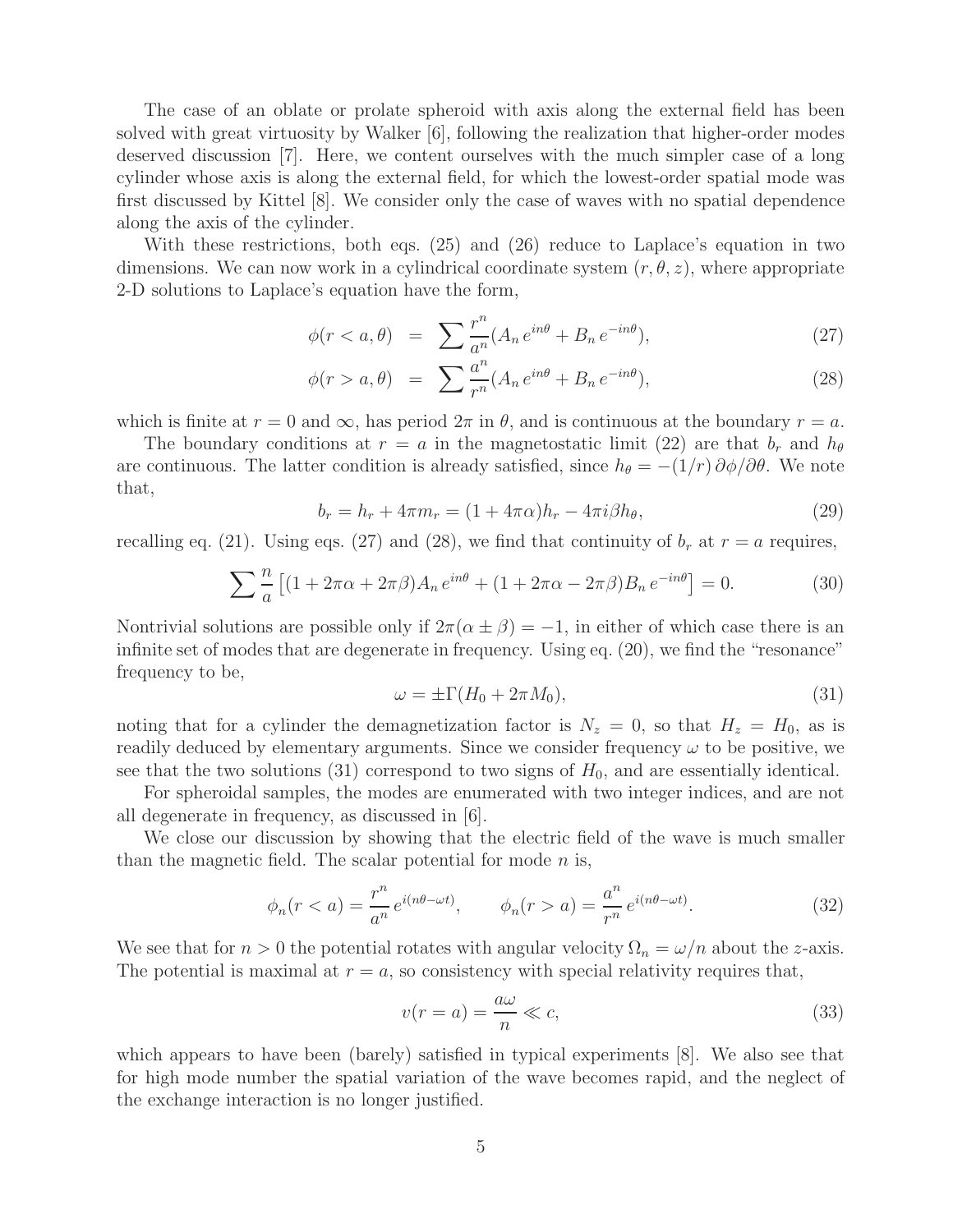The magnetic field  $\mathbf{h} = -\nabla \phi$  of mode *n* has components,

$$
h_r(r < a) = -n \frac{r^{n-1}}{a^n} e^{i(n\theta - \omega t)} = -\frac{n}{r} \phi_n, \qquad h_r(r > a) = n \frac{a^n}{r^{n+1}} e^{i(n\theta - \omega t)} = \frac{n}{r} \phi_n, \tag{34}
$$

$$
h_{\theta}(r < a) = ih_r(r < a), \qquad h_{\theta}(r > a) = -ih_r(r > a). \tag{35}
$$

The monopole mode,  $n = 0$ , does not exist. The lowest mode is  $n = 1$ , which corresponds to a uniform, transverse field **h** that rotates about the z axis with angular velocity  $\omega$ .

From eq. (21) we find the magnetization to be,

$$
\mathbf{m} = -\frac{\mathbf{h}}{2\pi} \tag{36}
$$

for all modes (for  $r < a$  only, of course), so the magnetization of mode n also rotates with angular velocity  $\omega/n$ .

The magnetic field  $\mathbf{b} = \mathbf{h} + 4\pi \mathbf{m}$  is then,

$$
\mathbf{b}(r < a) = -\mathbf{h}(r < a), \qquad \mathbf{b}(r > a) = \mathbf{h}(r > a). \tag{37}
$$

Using either the r or  $\theta$  component of Faraday's law, we find that the associated electric field **e** has only a z component,

$$
\mathbf{e} = -\frac{\omega}{c}\phi \,\hat{\mathbf{z}}\,,\tag{38}
$$

both inside and outside the cylinder (consistent with continuity of the tangential component of the electric field at a boundary, and with *∇* · **e** = 0). The ratio of the electric to the magnetic field of mode *n* at  $r = a$  is,

$$
\left|\frac{e_z}{b_r}\right| = \frac{a\,\omega}{nc},\tag{39}
$$

which is small so long as condition (33) is satisfied. Hence, the condition that  $a\omega/c \ll 1$  is doubly necessary for the validity of this analysis.

Because the magnetization **m** is moving (rotating), there is an associated electric polarization **p** according to special relativity [9],

$$
\mathbf{p} = \gamma \frac{\mathbf{v}}{c} \times \mathbf{m}.\tag{40}
$$

For mode *n* we have  $\mathbf{v} = \omega r \hat{\boldsymbol{\theta}}/n \ll c$ , so  $\gamma = 1/\sqrt{1 - v^2/c^2} \approx 1$ , and,

$$
\mathbf{p} = -\frac{\omega r m_r}{nc} \hat{\mathbf{z}} = \frac{\omega r h_r}{2\pi nc} \hat{\mathbf{z}} = -\frac{\omega}{2\pi c} \phi \hat{\mathbf{z}} = -\frac{\mathbf{e}}{2\pi}.
$$
 (41)

The electric displacement is related by  $\mathbf{d} = \mathbf{e} + 4\pi \mathbf{p}$ , which has the value,

$$
\mathbf{d}(r < a) = -\mathbf{e} = -\frac{\omega}{c}\phi\,\hat{\mathbf{z}}\,, \qquad \mathbf{d}(r > a) = \mathbf{e} = \frac{\omega}{c}\phi\,\hat{\mathbf{z}}\,,\tag{42}
$$

The fourth Maxwell equation now implies that,

$$
\nabla \times \mathbf{h} = -\nabla \times \nabla \phi = \frac{1}{c} \frac{\partial \mathbf{d}}{\partial t} = \pm i \frac{\omega^2}{c^2} \phi \hat{\mathbf{z}}
$$
(43)

Thus, there is a small violation of the magnetostatic conditions (22), but this is second order in the small quantity  $a \omega/c$  (noting that  $\nabla \phi \approx \phi/a$ ).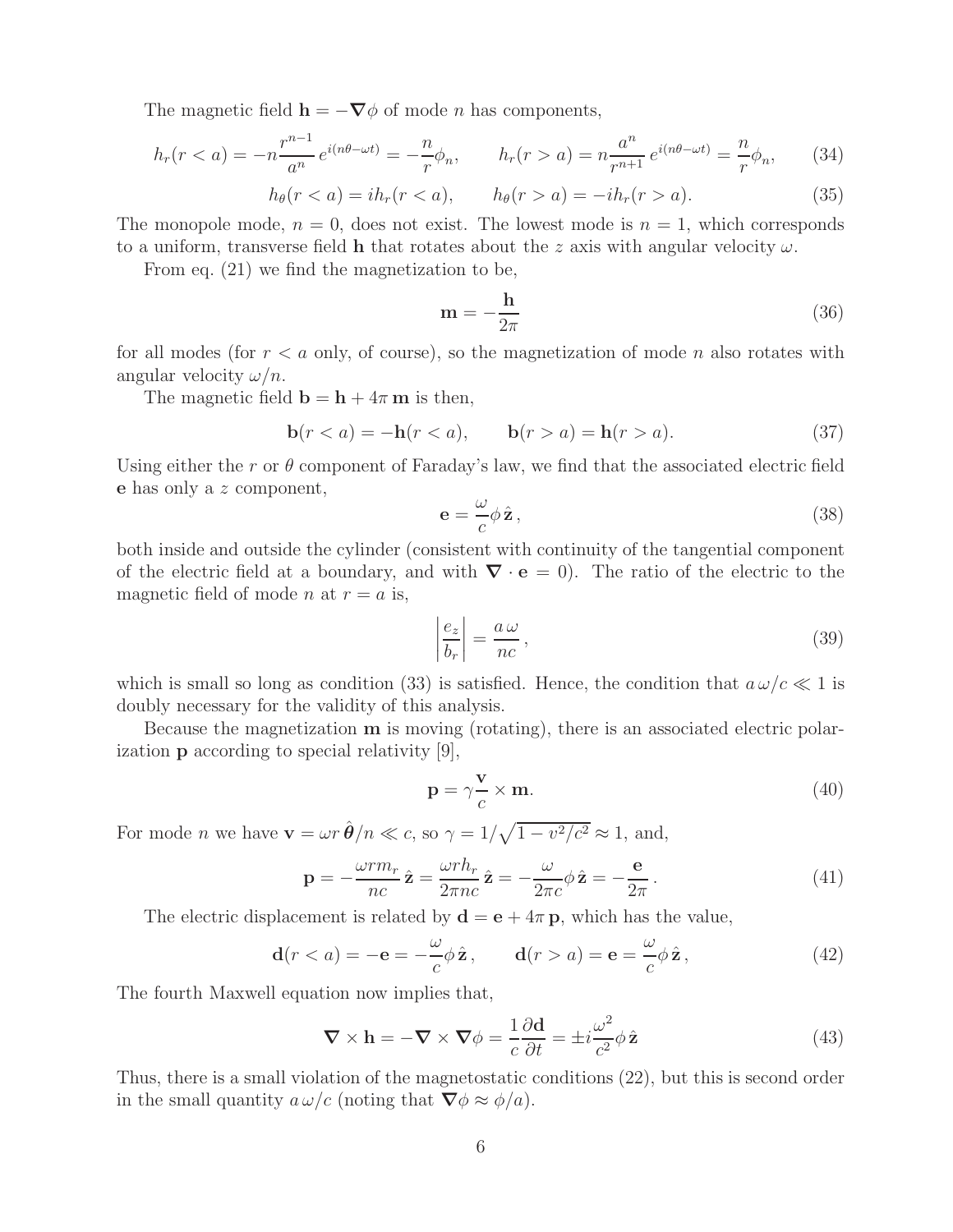# **References**

- [1] The regime in which electric fields have time dependence, but magnetic fields do not, is explored in K.T. McDonald, *An Electrostatic Wave* (July 28, 2002), http://kirkmcd.princeton.edu/examples/bernstein.pdf
- [2] See, for example, sec. 69 of E.M. Lifshitz and L.P. Pitaevskii, *Statistical Physics, Part 2*, 2<sup>nd</sup> ed. (Pergamon, 1980), http://kirkmcd.princeton.edu/examples/CM/landau\_sp2\_80.pdf
- [3] For an example of this phenomenon, see K.T. McDonald, *Wave Amplification in a Magnetic Medium* (May 1, 1979), http://kirkmcd.princeton.edu/examples/magnetic\_waves.pdf
- [4] F. Bloch, *Zur Theorie des Ferromagnetismus*, Z. Phys. **61**, 206 (1930), http://kirkmcd.princeton.edu/examples/QM/bloch\_zp\_61\_206\_30.pdf
- [5] The magnetic field **H** (and  $\mathbf{B} = \mathbf{H} 4\pi \mathbf{M}$ ) inside a spheroid with uniform magnetization  $M = M_0 \hat{z}$  along its axis can be deduced from chap. 5, probs. 80 and 82 of W.R. Smythe, *Static and Dynamic Electricity*, 3<sup>rd</sup> ed. (McGraw-Hill, 1968),

http://kirkmcd.princeton.edu/examples/EM/smythe\_50.pdf

If we denote the ratio of the axial length of the spheroid to its diameter by c, then  $c = 0$ is a disk,  $0 < c < 1$  is an oblate spheriod,  $c = 1$  is a sphere,  $1 < c < \infty$  is a prolate spheroid, and  $c = \infty$  is a cylinder. For an oblate spheroid of aspect ratio c, the "radial" coordinate is  $\varsigma = c/\sqrt{1-c^2}$ , and the magnetic field due to the uniform magnetization is,

$$
\mathbf{H} = -4\pi \mathbf{M} \left\{ 1 - \varsigma \left[ (1 + \varsigma^2) \cot^{-1} \varsigma - \varsigma \right] \right\}.
$$
 (44)

For example, a disk with  $c = 0$  has  $\varsigma = 0$  also, and  $\mathbf{H} = -4\pi \mathbf{M}$ ,  $\mathbf{B} = 0$ . For a sphere,  $c = 1$  and  $\varsigma \to \infty$ , in which limit cot<sup>-1</sup> $\varsigma \to 1/\varsigma - 1/3\varsigma^3$ , so that  $H = -4\pi M/3$ and  $\mathbf{B} = 8\pi \mathbf{M}/3$ . For a prolate spheroid of aspect ratio c, the "radial" coordinate is  $\eta = c/\sqrt{c^2-1}$ , and,

$$
\mathbf{H} = -4\pi \mathbf{M} \left\{ 1 - \eta \left[ (1 - \eta^2) \coth^{-1} \eta + \eta \right] \right\}.
$$
 (45)

For a cylinder with  $c \to \infty$ , we have  $\eta = 1$ ,  $\coth^{-1} \eta = 0$ , and  $\mathbf{H} = 0$ ,  $\mathbf{B} = 4\pi \mathbf{M}$ . The fields for a sphere can also be obtained from the limit  $c \to 1$ ,  $\eta \to \infty$  and coth<sup>-1</sup>  $\eta \to 1/\eta + 1/3\eta^3$ . The expressions in braces in eqs. (44) and (45) correspond to the demagnetization factor  $N_z$  introduced in the main text.

- [6] L.R. Walker, *Magnetostatic Modes in Ferromagnetic Resonance*, Phys. Rev. **105**, 390 (1957), http://kirkmcd.princeton.edu/examples/EM/walker\_pr\_105\_390\_57.pdf *Ferromagnetic Resonance: Line Structures*, J. Appl. Phys. **29**, 318 (1958), http://kirkmcd.princeton.edu/examples/EM/walker\_jap\_29\_318\_58.pdf
- [7] J.E. Mercereau and R.P. Feynman, *Physical Conditions for Ferromagnetic Resonance*, Phys. Rev. **104**, 63 (1956), http://kirkmcd.princeton.edu/examples/EM/mercereau\_pr\_104\_63\_56.pdf
- [8] C. Kittel, *On the Theory of Ferromagnetic Resonance Absorption*, Phys. Rev. **73**, 155 (1948), http://kirkmcd.princeton.edu/examples/EM/kittel\_pr\_73\_155\_48.pdf